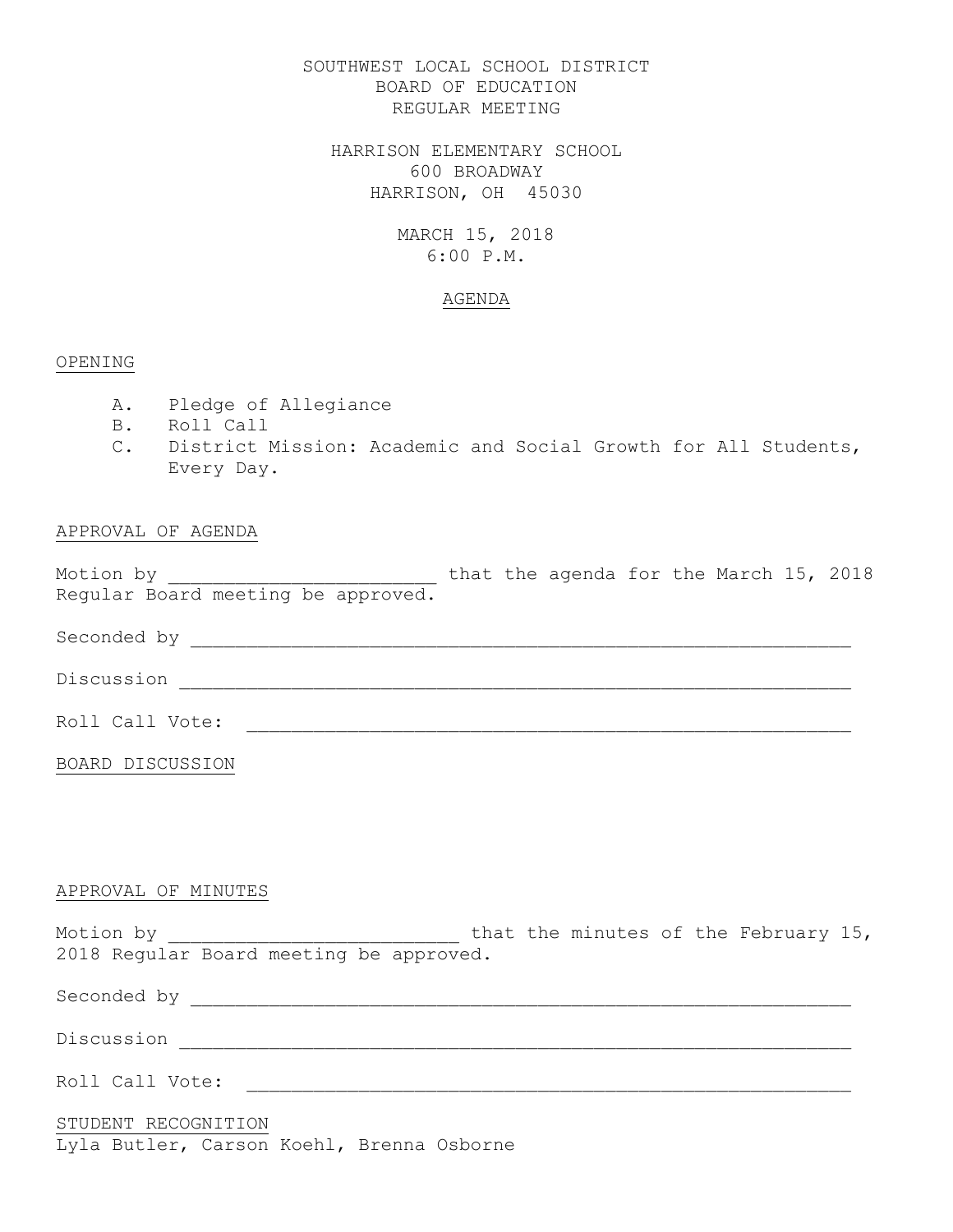Page 2 Board Agenda 3/15/2018

### COMMUNICATIONS

GENERAL PUBLIC – Agenda Items Only

#### CURRICULUM

1. 2018-2019 High School/Junior School Registration Booklets

We recommend that the Board approve the 2018-2019 High School/Junior School Registration Booklets.

Motion by Seconded by \_\_\_\_\_\_\_\_\_\_\_\_\_\_\_\_\_\_\_\_\_\_

Discussion \_\_\_\_\_\_\_\_\_\_\_\_\_\_\_\_\_\_\_\_\_\_\_\_\_\_\_\_\_\_\_\_\_\_\_\_\_\_\_\_\_\_\_\_\_\_\_\_\_\_\_\_\_\_\_\_\_\_\_\_

Roll Call Vote: \_\_\_\_\_\_\_\_\_\_\_\_\_\_\_\_\_\_\_\_\_\_\_\_\_\_\_\_\_\_\_\_\_\_\_\_\_\_\_\_\_\_\_\_\_\_\_\_\_\_\_\_\_\_

2. Curriculum Update (Informational)

## SUPERINTENDENT'S REPORT

1. Personnel

We recommend that the following personnel items be approved:

- a. 2017-2018 Contract Changes Richard Losekamp – from 8 hours per day to 7 hours per day – eff. 3/5/18
- b. Retirements Mary Annette Maurer - Accounting Clerk - eff. 6/30/2018
- c. 2017-2018 Contracts Kathryn Gloyeske – HS Asst. Softball (1/2) (Pending Certification) Stacie Hullemeier – HS Asst. Softball (1/2) (Pending Certification) Chase Stevens – HS Asst. Baseball (Pending Certification)
- d. 2017-2018 Volunteers Devin Dennis – HS Asst. Baseball Josh Huff – HS Asst. Baseball Brad Brown – HS Asst. Baseball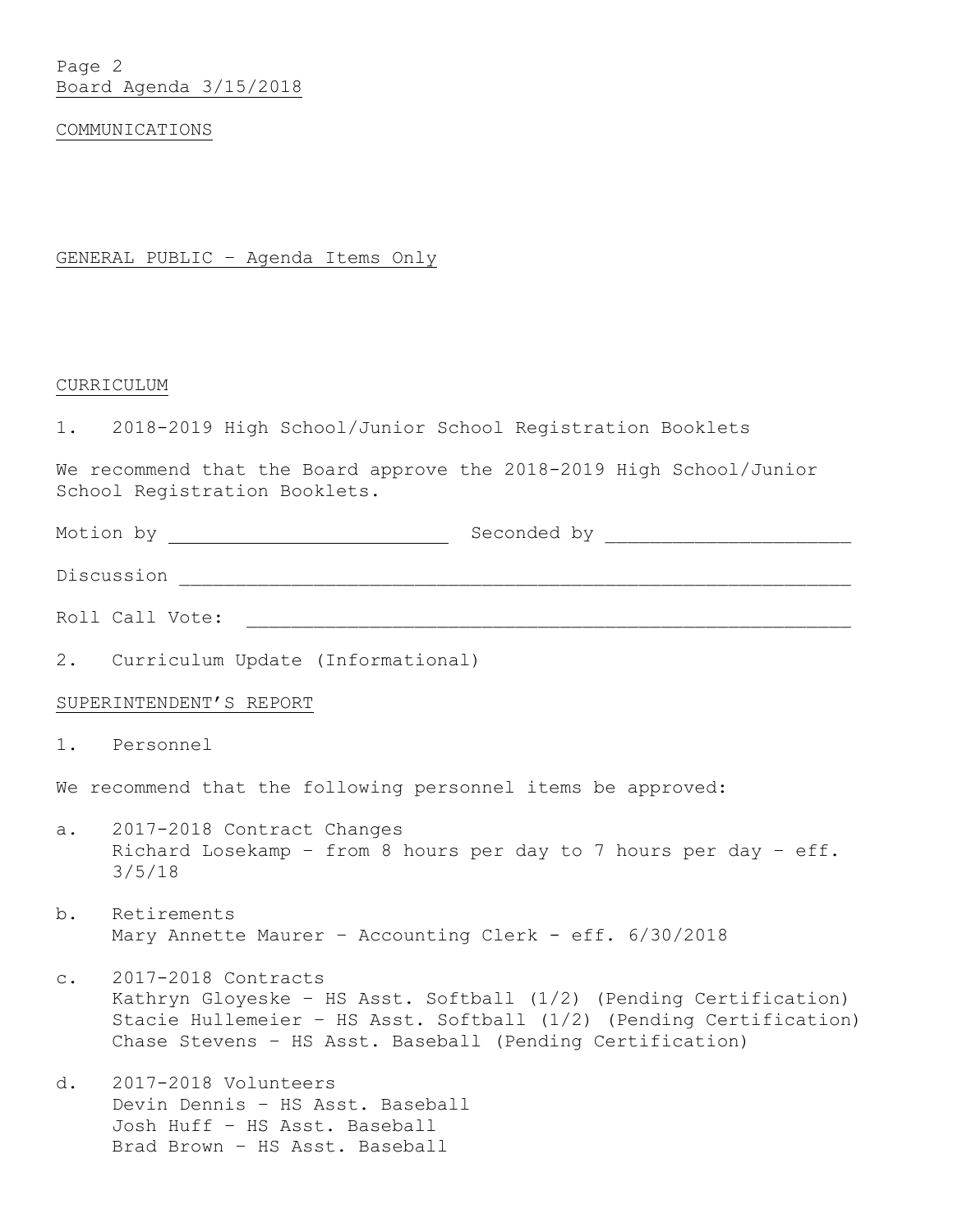| Page 3<br>Board Agenda 3/15/2018                               |                                                                                                                                               |
|----------------------------------------------------------------|-----------------------------------------------------------------------------------------------------------------------------------------------|
| SUPERINTENENT'S REPORT (cont.)                                 |                                                                                                                                               |
|                                                                |                                                                                                                                               |
|                                                                |                                                                                                                                               |
|                                                                |                                                                                                                                               |
| 2. December 2018 Board Meeting Date                            |                                                                                                                                               |
| meeting from December 20, 2018 to December 13, 2018.           | We recommend that the Board approve changing the December 2018 Board                                                                          |
|                                                                |                                                                                                                                               |
|                                                                |                                                                                                                                               |
|                                                                | Roll Call Vote:                                                                                                                               |
| 3. HOSA 2018 State Leadership Conference                       |                                                                                                                                               |
| Conference from April 10, 2018 to April 11, 2018.              | We recommend that the Board approve an overnight trip for the High School<br>HOSA group to Columbus, Ohio to attend the 2018 State Leadership |
|                                                                |                                                                                                                                               |
|                                                                |                                                                                                                                               |
| Roll Call Vote:                                                |                                                                                                                                               |
| 4. OSBA Strategic Plan (Informational)                         |                                                                                                                                               |
| TREASURER'S REPORT                                             |                                                                                                                                               |
| Financial Results<br>1.                                        |                                                                                                                                               |
| Report and Schedule of Investments as follows:                 | We recommend that the Board approve the Treasurer's Monthly Financial                                                                         |
| MONTHLY FINANCIAL REPORT                                       |                                                                                                                                               |
|                                                                | GENERAL FUND                                                                                                                                  |
| Beginning Balance 2/1/2018<br>Plus: Receipts for February 2018 | \$8,563,638.55<br>5, 257, 696.61                                                                                                              |

Total Cash Available 13,821,335.16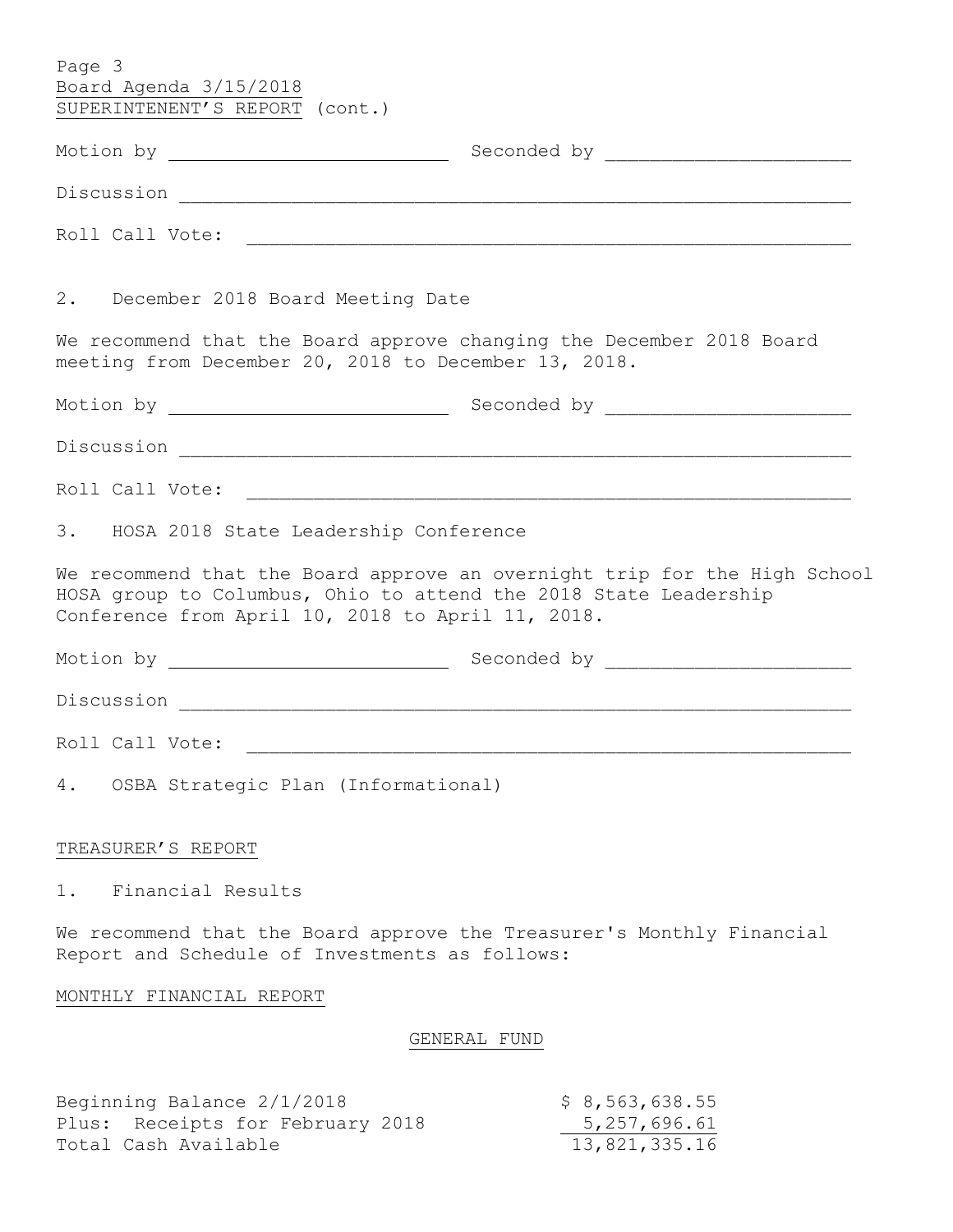# Page 4 Board Agenda 3/15/2018 TREASURER'S REPORT (cont.)

Less: Disbursements for February 2018 2,878,227.57 Ending Balance 2/28/2018 \$10,943,107.59 \$10,943,107.59

ALL OTHER FUNDS

Beginning Balance 2/1/2018 \$13,343,144.97 Plus: Receipts for February 2018 1,755,011.55 Total Cash Available 15,098,156.52 Less: Disbursements for February 2018 360,087.70 Ending Balance 2/28/2018 \$14,738,068.82 \$14,738,068.82

Total Fund Balances 2/28/2018 \$25,681,176.41 (General & All Other Funds)

| SCHEDULE OF INVESTMENTS                                           |                | INTEREST                 | PURCHASE          | MATURITY                 |         |
|-------------------------------------------------------------------|----------------|--------------------------|-------------------|--------------------------|---------|
| TYPE OF INVESTMENT                                                | <b>AMOUNT</b>  | <b>RATE</b>              | DATE              | <b>DATE</b>              | FUND    |
| Certificate of Deposit                                            | \$250,000.00   | 0.95%                    | 09/06/16          | 03/06/18                 | General |
| Certificate of Deposit                                            | \$250,000.00   | 0.95%                    | 09/16/16          | 03/19/18                 | General |
| Certificate of Deposit                                            | \$250,000.00   | 1.00%                    | 04/11/16          | 04/11/18                 | General |
| Certificate of Deposit                                            | \$250,000.00   | 1.00%                    | 04/13/16          | 04/13/18                 | General |
| Certificate of Deposit                                            | \$250,000.00   | 0.90%                    | 05/27/16          | 05/25/18                 | General |
| Certificate of Deposit                                            | \$250,000.00   | 0.95%                    | 05/27/16          | 05/29/18                 | General |
| Federal Agency                                                    | \$500,000.00   | 1.00%                    | 05/09/17          | 06/29/18                 | General |
| Federal Agency                                                    | \$500,000.00   | 1.38%                    | 05/09/17          | 07/03/18                 | General |
| Commercial Paper                                                  | \$400,000.00   | 1.60%                    | 01/02/18          | 08/01/18                 | Bond    |
| Certificate of Deposit                                            | \$250,000.00   | 1.30%                    | 05/09/17          | 08/17/18                 | General |
| Certificate of Deposit                                            | \$250,000.00   | 1.12%                    | 08/30/17          | 08/30/18                 | General |
| Certificate of Deposit                                            | \$250,000.00   | 0.90%                    | 09/09/16          | 09/10/18                 | General |
| Certificate of Deposit                                            | \$250,000.00   | 1.05%                    | 09/12/16          | 09/12/18                 | General |
| Certificate of Deposit                                            | \$250,000.00   | 2.00%                    | 05/11/17          | 09/14/18                 | General |
| Certificate of Deposit                                            | \$250,000.00   | 1.15%                    | 09/16/16          | 09/16/18                 | General |
| Certificate of Deposit                                            | \$250,000.00   | 0.85%                    | 09/19/16          | 09/19/18                 | General |
| Certificate of Deposit                                            | \$250,000.00   | 1.00%                    | 09/23/16          | 09/24/18                 | General |
| Certificate of Deposit                                            | \$250,000.00   | 1.00%                    | 09/09/16          | 10/09/18                 | General |
| Untied State Treasurery                                           | \$5,555,000.00 | 0.75%                    | 01/02/18          | 10/31/18                 | Bond    |
| Federal Agency                                                    | \$3,450,000.00 | 1.05%                    | 01/02/18          | 11/07/18                 | Bond    |
| Certificate of Deposit                                            | \$250,000.00   | 1.50%                    | 05/09/17          | 11/13/18                 | General |
| Certificate of Deposit                                            | \$250,000.00   | 1.55%                    | 11/22/17          | 11/21/18                 | General |
| Certificate of Deposit                                            | \$250,000.00   | 1.30%                    | 05/09/17          | 11/23/18                 | General |
| Certificate of Deposit                                            | \$250,000.00   | 1.45%                    | 11/24/17          | 11/23/18                 | General |
| Certificate of Deposit                                            | \$250,000.00   | 1.50%                    | 06/30/17          | 12/31/18                 | General |
| Federal Agency                                                    | \$500,000.00   | 1.25%                    | 11/17/17          | 01/16/19                 | General |
| Federal Agency                                                    | \$500,000.00   | 1.50%                    | 11/17/17          | 03/08/19                 | General |
| Certificate of Deposit                                            | \$250,000.00   | 1.55%                    | 06/30/17          | 03/29/19                 | General |
| Certificate of Deposit                                            | \$250,000.00   | 1.60%                    | 11/22/17          | 05/22/19                 | General |
| Liquid Inv. Acct. -                                               | \$18,977.68    | .01%                     | $\qquad \qquad -$ | $\qquad \qquad -$        | General |
| Fifth Third Money Market                                          | \$554,267.93   | .01%                     |                   |                          | General |
| KeyBanc Capital Market                                            | \$1,087,237.29 | .01%                     |                   |                          | General |
| Fifth Third Money Market                                          | \$586,392.21   | .01%                     |                   |                          | Bond    |
|                                                                   |                |                          |                   |                          |         |
|                                                                   |                | January 2018             |                   | FISCAL YTD               |         |
| Interest received - General Fund<br>Interest received - Bond Fund |                | \$9,808.56<br>\$2,164.72 |                   | \$100,791.16<br>2,164.72 |         |
|                                                                   |                |                          |                   | \$                       |         |
| Motion by                                                         |                | Seconded by              |                   |                          |         |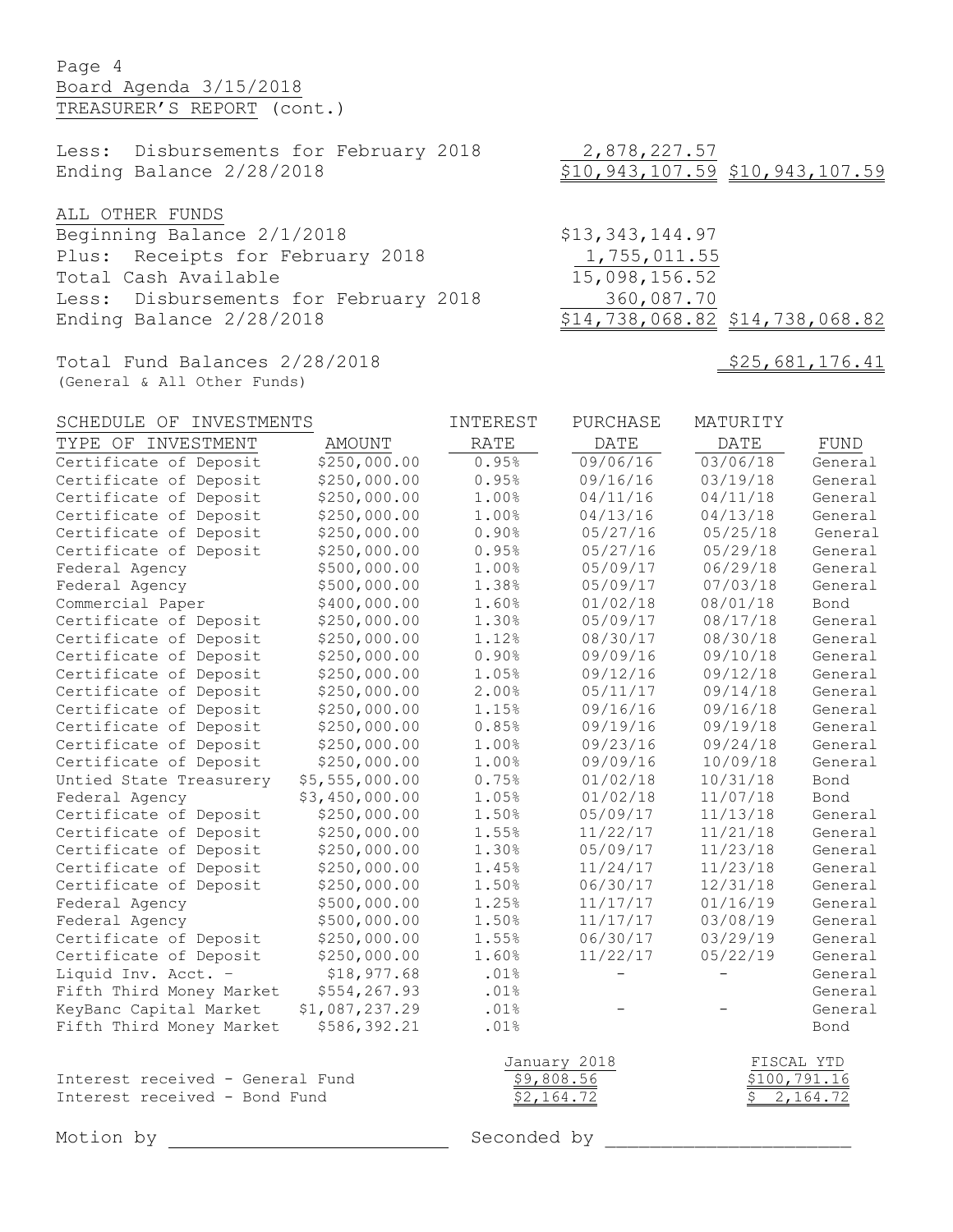| Page 5<br>Board Agenda 3/15/2018<br>TREASURER'S REPORT (cont.)                                                                                                                                                |  |  |  |  |  |
|---------------------------------------------------------------------------------------------------------------------------------------------------------------------------------------------------------------|--|--|--|--|--|
|                                                                                                                                                                                                               |  |  |  |  |  |
|                                                                                                                                                                                                               |  |  |  |  |  |
| 2. Transfer of Funds                                                                                                                                                                                          |  |  |  |  |  |
| We recommend the Board approve the transfer of \$2,144.02 from the General<br>Fund (001) to the Permanent Improvement Fund (003) for building<br>maintenance.                                                 |  |  |  |  |  |
|                                                                                                                                                                                                               |  |  |  |  |  |
|                                                                                                                                                                                                               |  |  |  |  |  |
| Roll Call Vote:<br><u> 1980 - Jan James James James James James James James James James James James James James James James James J</u>                                                                       |  |  |  |  |  |
| 3.<br>Resolution 07-2018: Resolution of Acceptance in the Ohio Facilities<br>Construction Commission Classroom Facilities Assistance Program -<br>Segment One (Lapsed)                                        |  |  |  |  |  |
| We recommend that the Board adopt the following Resolution No. 07-2018:                                                                                                                                       |  |  |  |  |  |
| Resolution Authorizing the School District Board to Enter into a<br>Resolution of Acceptance in the Ohio Facilities Construction Commission<br>Classroom Facilities Assistance Program - Segment One (Lapsed) |  |  |  |  |  |
|                                                                                                                                                                                                               |  |  |  |  |  |
| Discussion                                                                                                                                                                                                    |  |  |  |  |  |
| Roll Call Vote:                                                                                                                                                                                               |  |  |  |  |  |
| 4. Preliminary Official Statement                                                                                                                                                                             |  |  |  |  |  |
| We recommend that the Board approve the Preliminary Official Statement<br>related to the issuance of bonds.                                                                                                   |  |  |  |  |  |
|                                                                                                                                                                                                               |  |  |  |  |  |
|                                                                                                                                                                                                               |  |  |  |  |  |
|                                                                                                                                                                                                               |  |  |  |  |  |

5. School Insurance Consultants, LLC – Consulting Agreement

We recommend that the Board approve the consulting agreement with School Insurance Consultants, LLC for the purpose to bidding out the District's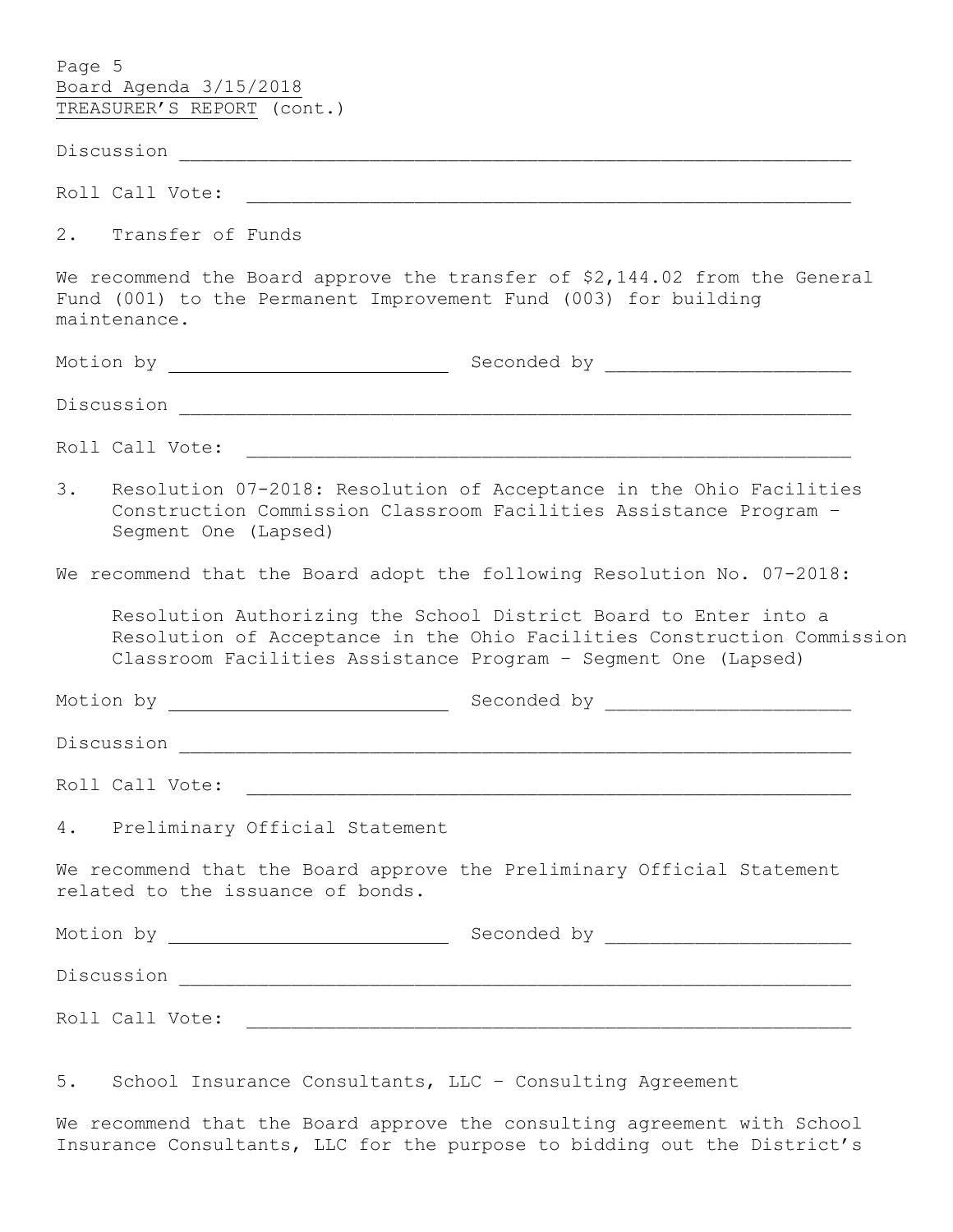| Page 6<br>Board Agenda 3/15/2018<br>TREASURER'S REPORT (cont.)                                                                                                   |                                                                                                                                                        |  |  |  |  |
|------------------------------------------------------------------------------------------------------------------------------------------------------------------|--------------------------------------------------------------------------------------------------------------------------------------------------------|--|--|--|--|
| property, liability and auto insurance.                                                                                                                          |                                                                                                                                                        |  |  |  |  |
|                                                                                                                                                                  |                                                                                                                                                        |  |  |  |  |
|                                                                                                                                                                  |                                                                                                                                                        |  |  |  |  |
|                                                                                                                                                                  |                                                                                                                                                        |  |  |  |  |
| 6. Hamilton/Clermont Cooperative Wireless Services Contract                                                                                                      |                                                                                                                                                        |  |  |  |  |
| We recommend that the Board approve the three (3) year wireless services<br>contract with the Hamilton/Clermont Cooperative at an annual rate of<br>\$21,300.65. |                                                                                                                                                        |  |  |  |  |
|                                                                                                                                                                  |                                                                                                                                                        |  |  |  |  |
|                                                                                                                                                                  |                                                                                                                                                        |  |  |  |  |
|                                                                                                                                                                  |                                                                                                                                                        |  |  |  |  |
| GENERAL PUBLIC<br>BOARD REPORT                                                                                                                                   |                                                                                                                                                        |  |  |  |  |
| EXECUTIVE SESSION                                                                                                                                                |                                                                                                                                                        |  |  |  |  |
| Revised Code Section $121.22$ (G) (2), for the purpose of considering the<br>an employee or official of the School District.                                     | We recommend that the Board enter into executive session pursuant to Ohio<br>appointment, employment, dismissal, discipline, demotion, compensation of |  |  |  |  |
|                                                                                                                                                                  |                                                                                                                                                        |  |  |  |  |
|                                                                                                                                                                  |                                                                                                                                                        |  |  |  |  |
|                                                                                                                                                                  |                                                                                                                                                        |  |  |  |  |
| The Board entered into executive session at ______________.                                                                                                      |                                                                                                                                                        |  |  |  |  |